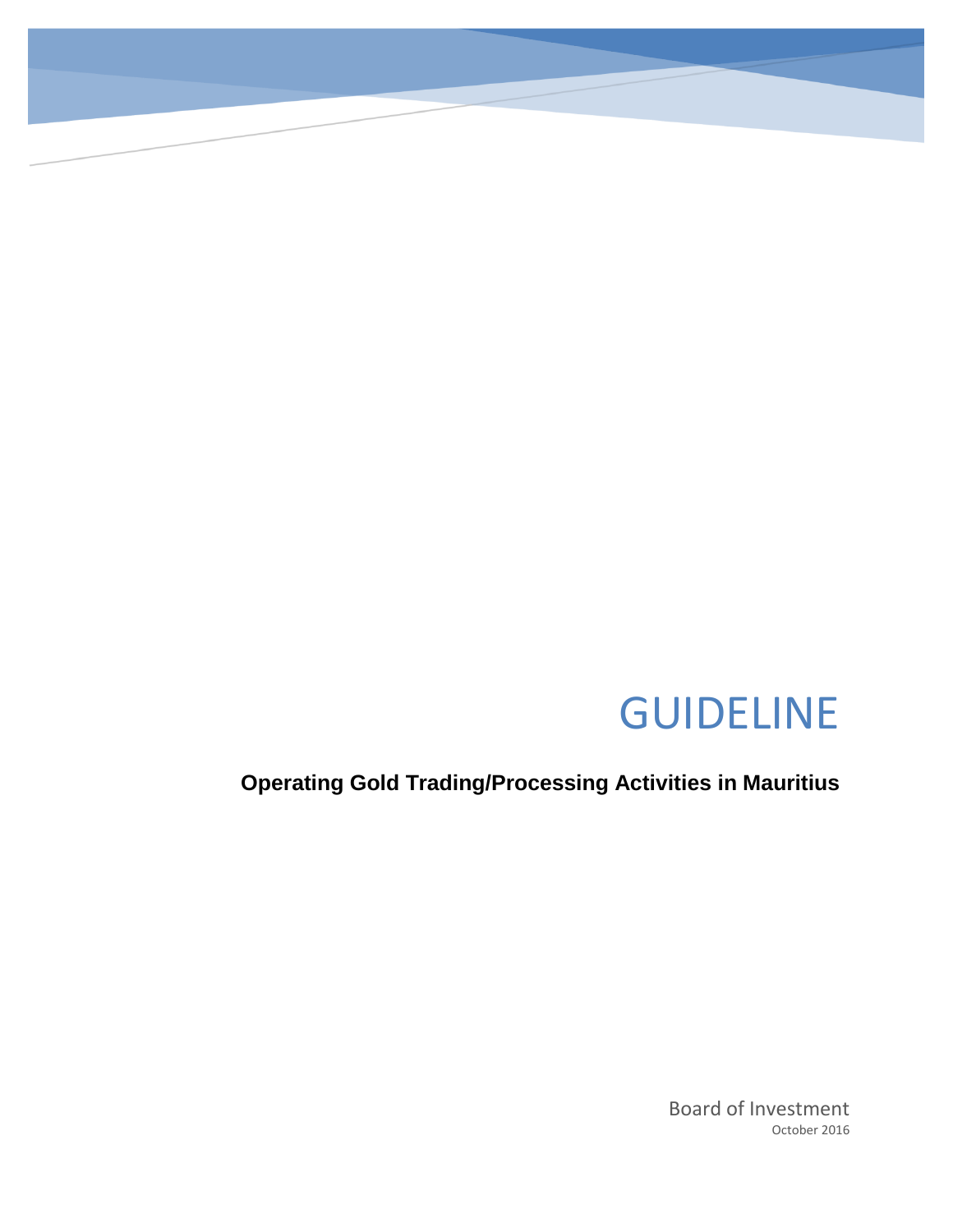## **Table of Contents**

### **Page No**

|                  | 1 OPERATING IN THE FREEPORT AS PRIVATE FREEPORT DEVELOPER 1                  |
|------------------|------------------------------------------------------------------------------|
| 1.1              |                                                                              |
| 1.2 <sub>1</sub> |                                                                              |
| $2^{\circ}$      | <b>OPERATING OUTSIDE THE FREEPORT AS DOMESTIC COMPANY  3</b>                 |
|                  |                                                                              |
| 3.1              |                                                                              |
| 3.2              | SUBMISSION OF APPLICATION FOR FREEPORT CERTIFICATE AT BOARD OF INVESTMENT  5 |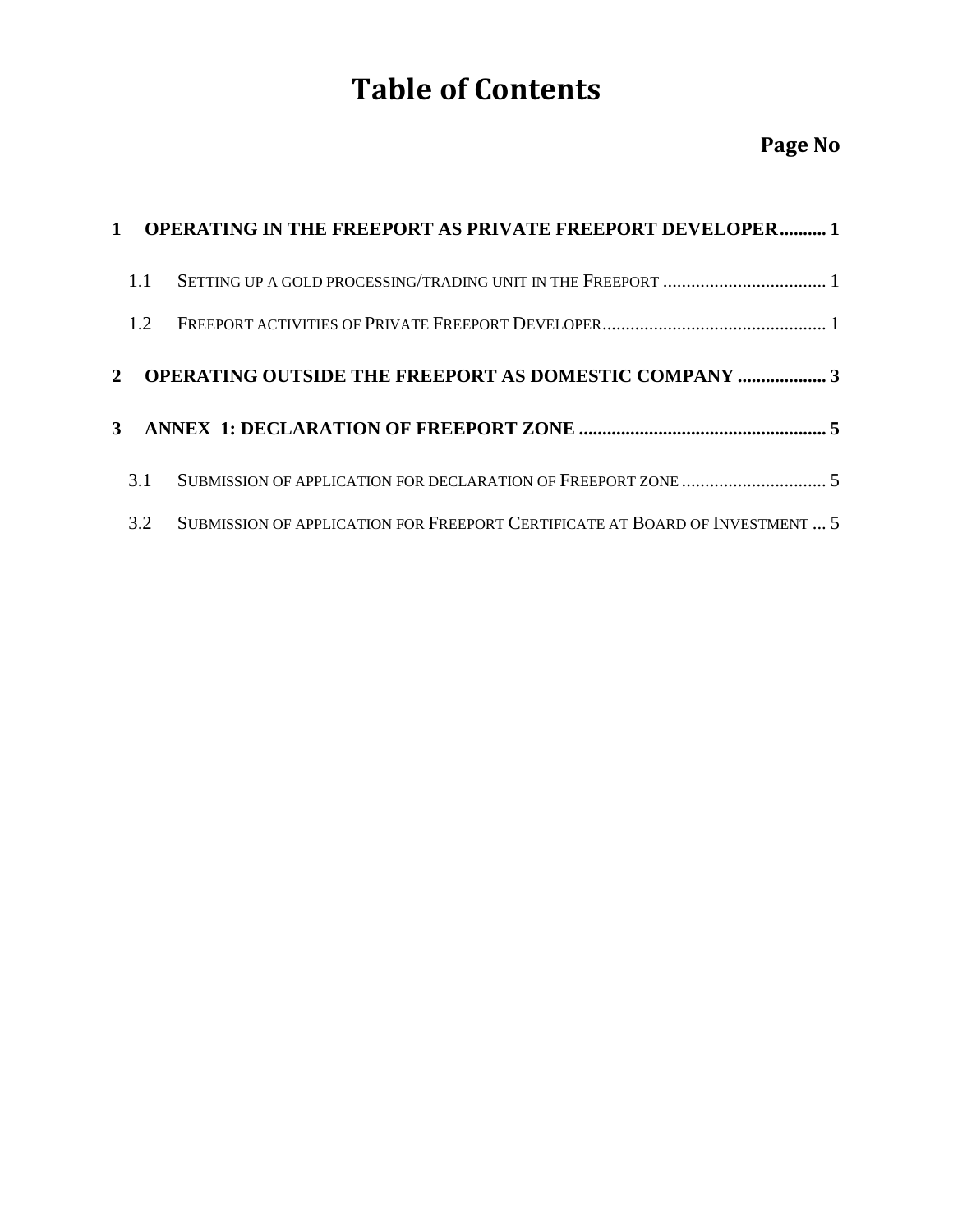#### <span id="page-2-0"></span>**1 Operating in the Freeport as Private Freeport Developer**

A Freeport is basically a delimitated area near the port or airport whereby goods entering in the zone are duty free and VAT free and streamlined procedures for customs control. The activities of the Freeport are governed by the Freeport Act 2004.

#### <span id="page-2-1"></span>**1.1 Setting up a gold processing/trading unit in the Freeport**

- In the event that the process is qualified as "minor processing" or "trading activities", there are no restriction on export markets and a maximum of 50% of the export turnover can be sold on the local market subject to normal taxation rate.
- If the proposed activity is qualified as "manufacturing", at least 50% of the annual turnover must be exported to Africa with only 5% of the turnover eligible for sales on the local market upon approval of the Board of Investment.
- An import permit is normally required for the import of Gold by the Ministry of Commerce (Trade Division). This permit is unnecessary should operations be set up in a Freeport, with no intended sales to the local market.
- A Freeport company wishing to sell gold to the local market should be registered with the Assay Office. The purity of the gold must be certified by the Assay Office.
- Any domestic entity, whether an individual or company, wishing to purchase gold from a Freeport company will require an import permit from the Department of Commerce and must be a registered jeweller as per the provisions of the Jewellery Act.
- As per the Customs Tariff Schedule, Gold is exempted from duties and taxes (Excise Duty, Import Duty, VAT). Moreover, export duties on gold are not applicable in Mauritius.
- Private Freeport Developers and Freeport Operators are exempted from corporate tax, import duties and VAT as per the provisions of the Freeport Act.

#### <span id="page-2-2"></span>**1.2 Freeport activities of Private Freeport Developer**

The Freeport activities of Private Freeport Developer as per the provisions of item 1 of the Second Schedule of the Freeport Act is as follows. Gold processing and trading will fall under classified as Items  $3(f)$ , (I) and (n).

1. Build, develop and manage its own infrastructural facilities, warehouses, cold storage, offices, exhibition centres, processing units, open storage, the carrying out of its own logistics services, marketing activities and holding of exhibitions, trade fairs and other events and its own Freeport activities referred to in item 3 as follows: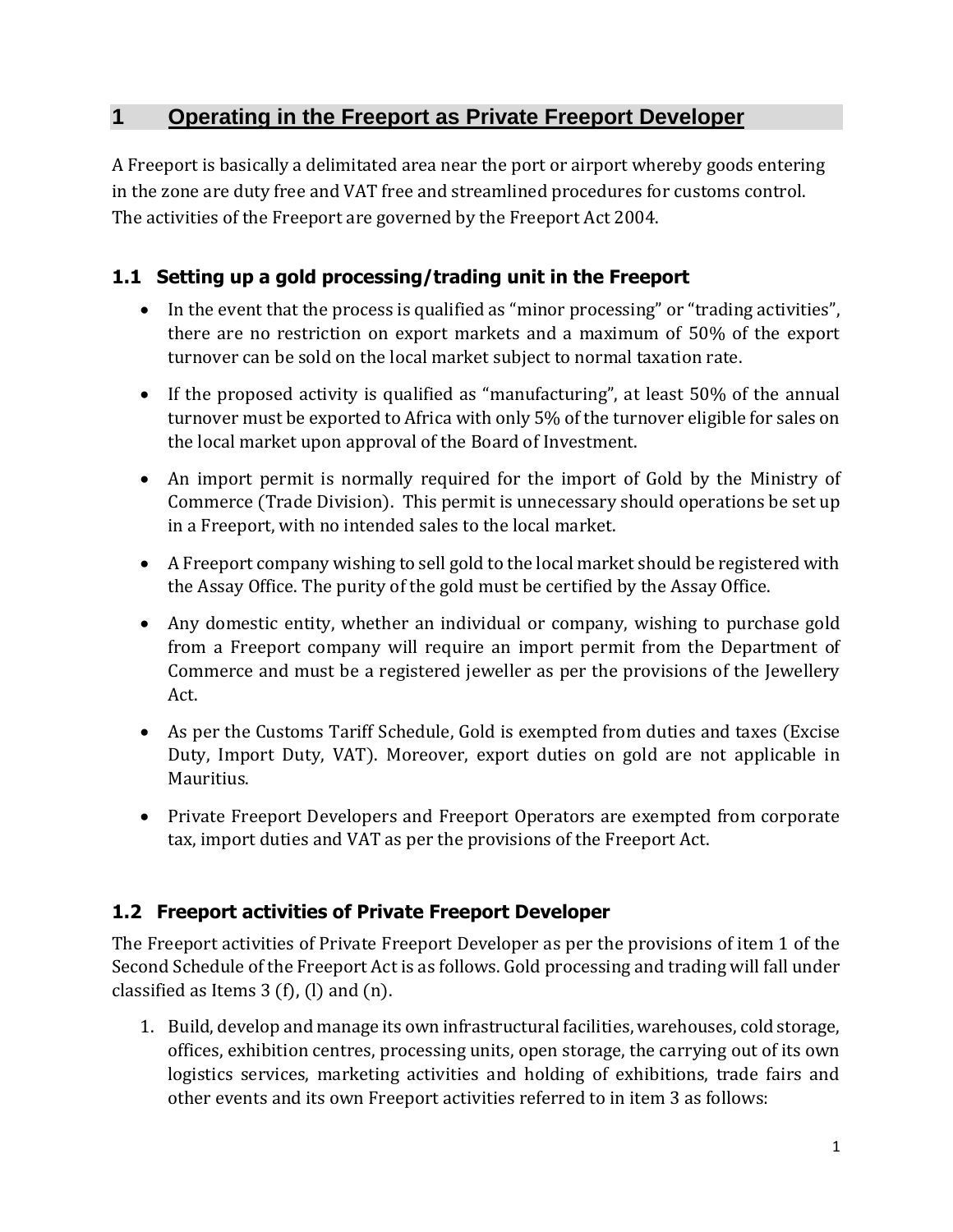- 3. (a) Warehousing and storage;
	- (b) Breaking bulk;
	- (c) Sorting, grading, cleaning and mixing;
	- (d) Labelling, packing, repacking and repackaging;
	- (e) Light assembly;
	- (f) Minor processing;
	- (g) Ship building, repairs and maintenance of ships and aircrafts;
	- (h) Storage, maintenance and repairs of empty containers;
	- (i) Freight forwarding services;
	- (j) Quality control and inspection services;
	- (k) Export and re-export oriented airport and seaport based activities;
	- (l) Any manufacturing activity, provided that
		- (i) the enterprise exports its manufactured goods to the extent of at least 95 per cent of its annual turnover, of which at least 50 per cent shall be exported to Africa; and
		- (ii) the remaining percentage may, upon approval by the Board of Investment, be put on the local market;
	- (m) Global trading, provided that the private freeport developer or freeport operator operates one or more activities referred to in sub-items (a) to (k);
	- (n) (i) Vault services in respect of the items specified in subparagraph (ii);
		- (ii) Gold, silver, platinum, precious and semi-precious stones, precious metals, pearls, works of art and collectors' pieces and antiques;
	- (o) Security, courier or assaying services, where relevant, wholly and exclusively for the items referred to in paragraph (n).
	- (p) Providing Freeport related services outside Mauritius for advisory, marketing, engineering, project management, technical support and related services through a company incorporated in Mauritius.

#### Note: For the purposes of –

(a) of item 1, "infrastructural facilities" means works relating to roads and the supply of water, electricity, water drains and facilities for sewerage disposal and any other related facilities;

(b) item (m) –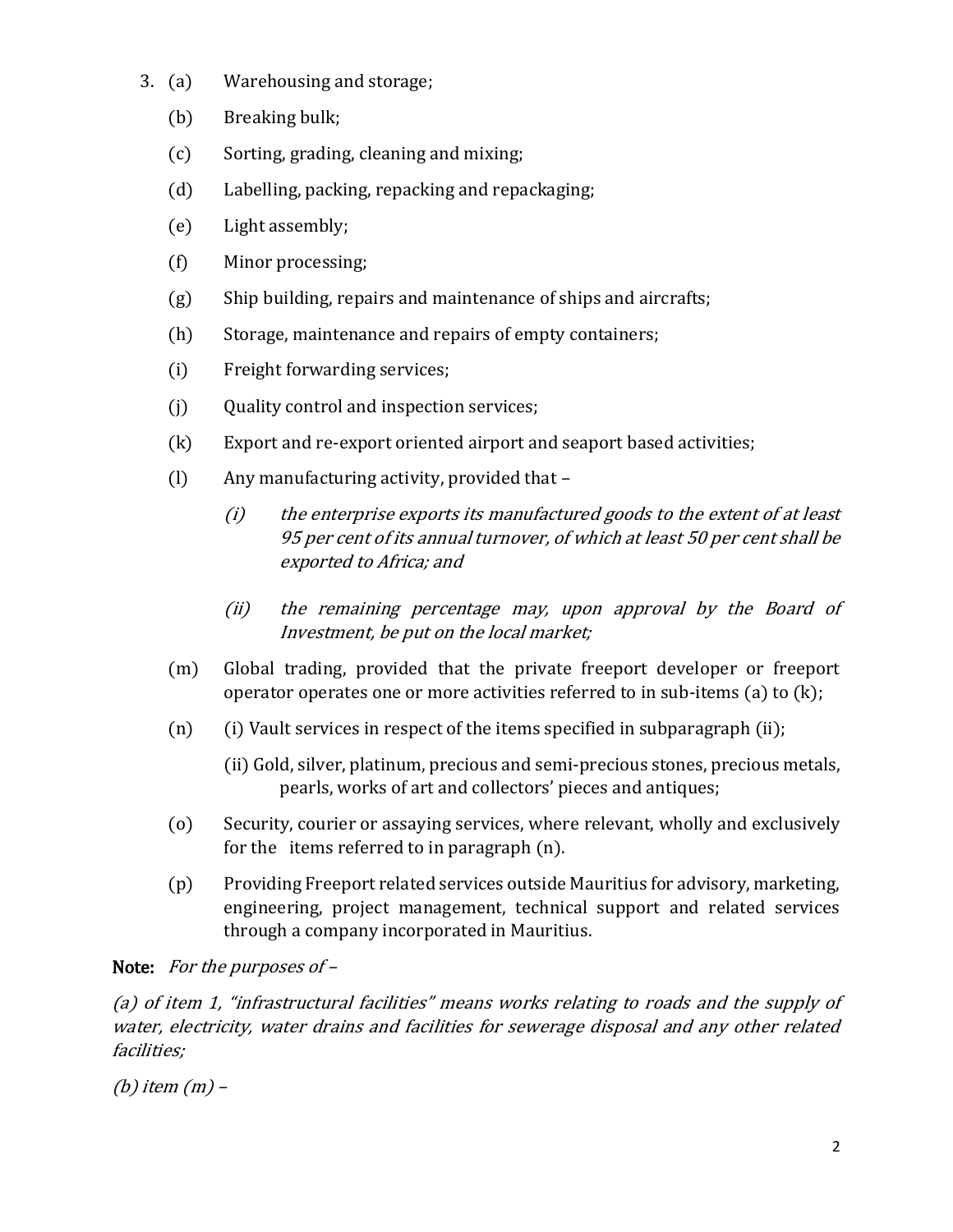"Global trading" refers to international buying and selling of tradable commodities by a private freeport developer or freeport operator, in its own name, whereby the shipment of such commodities is made directly by the shipper in the original exporting country to the final importer in the importing country, without the commodities being physically landed in Mauritius.

**Note: The details pertaining to the application for declaration of a Freeport zone is enclosed in the annex of this document.**

#### <span id="page-4-0"></span>**2 Operating outside the Freeport as domestic company**

A domestic company is registered with the Registrar of Companies and governed under the Companies Act 2001. A domestic company can be set up for various activities including Manufacturing, Trading, Investment Holding, and Consulting Services amongst others. The activities can be conducted with residents of Mauritius as well as with non-residents of Mauritius.

A domestic company in Mauritius can be wholly (100%) owned by a foreigner. It is however required that a Director of the company has residential rights in Mauritius. The Director can thus be a Mauritian or a foreigner who is already in possession of a valid permit to work and/or live in Mauritius.

#### **Setup outside the Freeport**

- An import permit is required for the import of gold by the Department of Commerce.
- Sales of refined gold is only authorised to registered jewellers as per the provisions of the Jewellery Act. The purity of the refined gold must be certified by the Assay Office.
- As per the Customs Tariff Schedule, Gold is exempted from duties and taxes (Excise Duty, Import Duty, VAT). Moreover, export duties are not applicable in Mauritius.
- No restrictions on the export markets will apply.

#### Regulations for imports of Gold are under the Consumer Protection (Control of Imports) Regulations 1999 (GN 135)

(i) The First Schedule (Part 1) – List of Controlled Goods, stipulates that an import permit is required for the import of gold (including gold plated with platinum), whether unwrought, in semi-manufactured or powder forms classified under the customs tariff heading 71.08, as well as for waste and scrap of gold including metal clad with gold but excluding sweepings containing other precious metals, classified under the customs tariff heading 7112.10.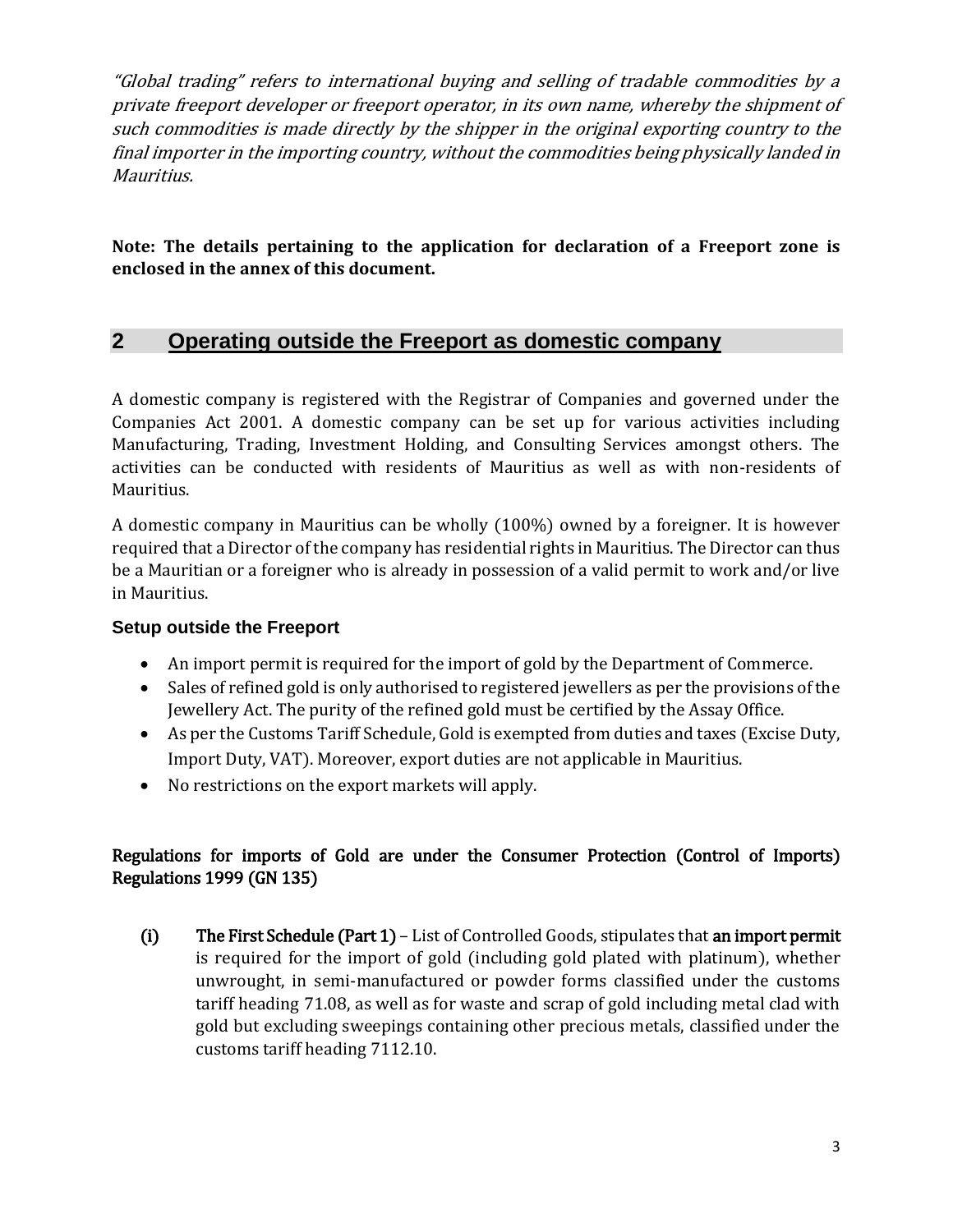- (ii) The Fourth Schedule Restrictions on Controlled Goods, stipulates that gold shall be imported only by jewellers holding the appropriate licences or certificates to manufacture goldwares.
- (iii) The Fifth Schedule stipulates that the import of fine gold for resale should be carried out in compliance with the following regulations:
	- (a) The importer should hold the appropriate Trading Licence issued under the Trade and Industries Classification Act and the Local Government Act giving him the right to manufacture and sell goldwares.
	- (b) The fine Gold should be sold to licensed jewellers only.
	- (c) A Certificate of fineness from overseas, attesting that the Gold is of 9, 14, 18, 20, 22 or 24 Kt, should be submitted to the Ministry prior to the clearance of the goods from the Customs.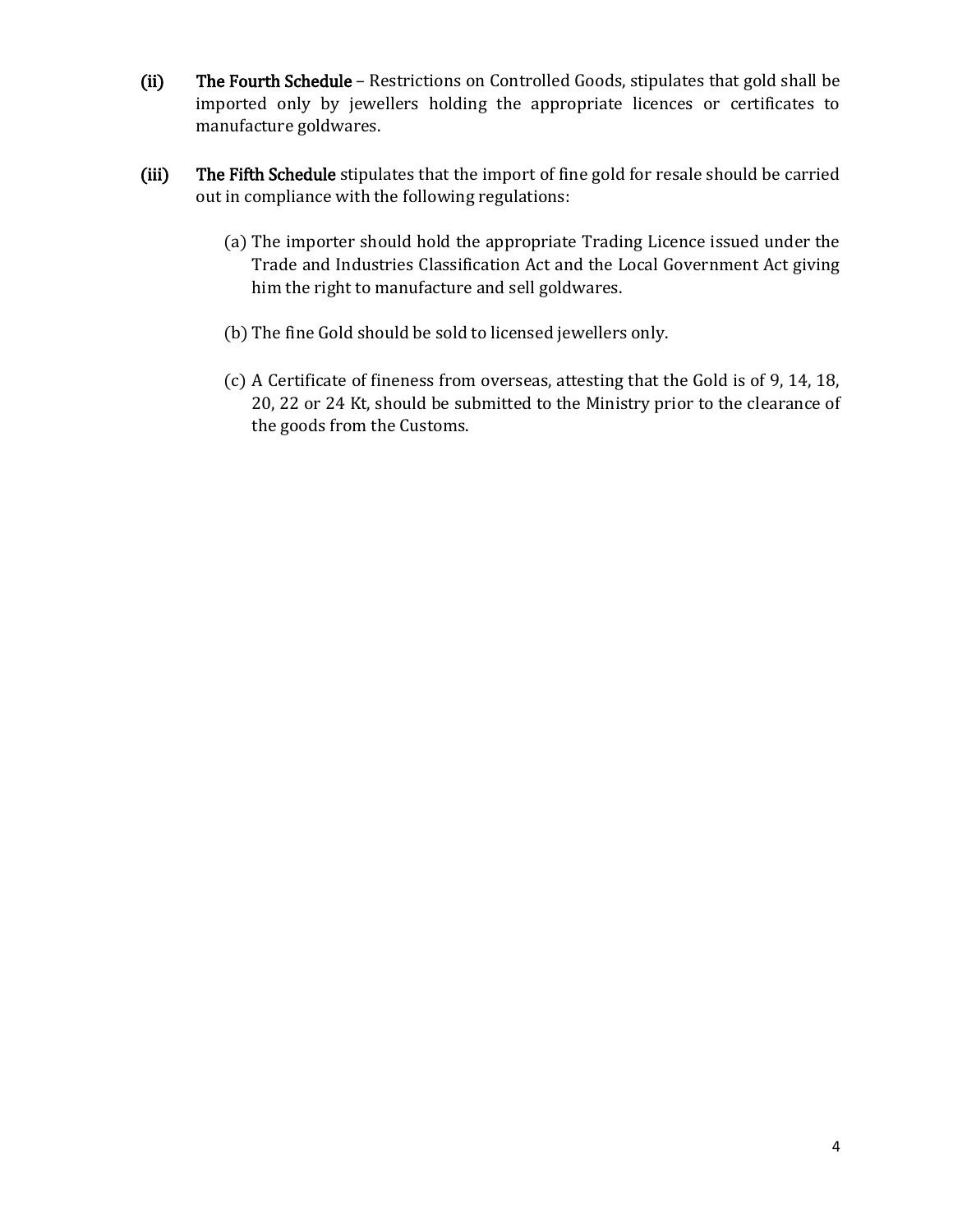#### <span id="page-6-0"></span>**3 Annex 1: Declaration of Freeport Zone**

#### <span id="page-6-1"></span>**3.1 Submission of application for declaration of Freeport zone**

List of documents to be submitted:

|                  | A detailed Business Plan (details of the promoters, proposed business, cost of<br>1. project and financing, employment creation, forecast turnover and any other<br>information to support the proposed project) |  |
|------------------|------------------------------------------------------------------------------------------------------------------------------------------------------------------------------------------------------------------|--|
| $\overline{2}$ . | A copy of the certificate of incorporation of the company and Business<br><b>Registration Card</b>                                                                                                               |  |
|                  | 3. Location and Site plan (final site boundaries, extent and coordinates as well as a survey report describing the final plot boundaries, extent and coordinates)                                                |  |
|                  | 4. Architectural drawings                                                                                                                                                                                        |  |
|                  | <b>5.</b> Lease Agreement or Title deed                                                                                                                                                                          |  |
|                  | <b>6.</b> Excision Permit (if applicable)                                                                                                                                                                        |  |
|                  | <b>7.</b> Outline Planning Permission (OPP) from Local Authority                                                                                                                                                 |  |
|                  | 8. MPA authorisation (if applicable in Port area)                                                                                                                                                                |  |
|                  | <b>9.</b> AML authorisation (if applicable in Airport area)                                                                                                                                                      |  |

It will be the responsibility of the Company to obtain the relevant licences, authorisations, and permissions from the concerned authorities prior to the start of operations and ensure strict adherence to the Planning Policy Guidance.

Example:

- MRA Customs' authorisation for specification of perimeter fence;
- Warehouse Management Information System (WMIS);
- EIA License (if applicable)
- Building and Land use permit (include Fire clearance; CWA clearance; CEB clearance)
- DCCB permit for storage of dangerous cargo (if applicable)
- Health Certificate (Sanitary Clearance from Ministry of Health and Quality of Life)

#### <span id="page-6-2"></span>**3.2 Submission of application for Freeport Certificate at Board of Investment**

Completed application forms must be submitted online through www.eregulations.mu to Board of Investment. All applications should be accompanied by the following supporting documents: